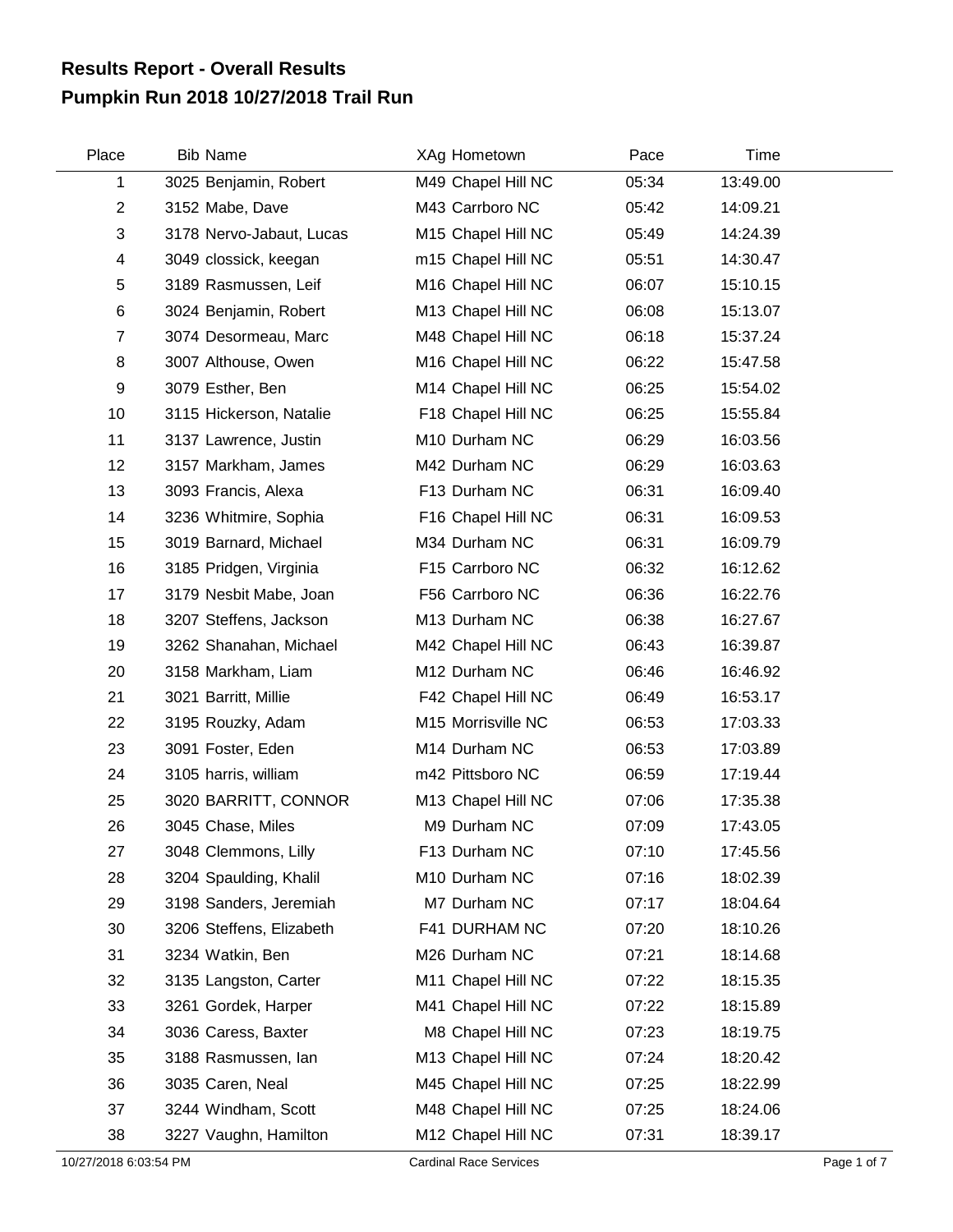| Place | <b>Bib Name</b>         | XAg Hometown       | Pace  | Time     |  |
|-------|-------------------------|--------------------|-------|----------|--|
| 39    | 3257 Wallace, Duncan    | M63 GRAHAM NC      | 07:41 | 19:02.22 |  |
| 40    | 3022 BARRITT, SID       | M44 Chapel Hill NC | 07:41 | 19:04.51 |  |
| 41    | 3023 BARRITT, TYLER     | M11 Chapel Hill NC | 07:42 | 19:05.22 |  |
| 42    | 3046 Clark, Kevin       | M44 Chapel Hill NC | 07:44 | 19:09.51 |  |
| 43    | 3199 Schuett, Phil      | M36 Morrisville NC | 07:45 | 19:14.12 |  |
| 44    | 3112 Hawley, Matthew    | M12 Chapel Hill NC | 07:46 | 19:14.96 |  |
| 45    | 3248 Zengerle, Asa      | M11 Chapel Hill NC | 07:47 | 19:19.10 |  |
| 46    | 3235 West, Jesse        | M8 Chapel Hill NC  | 07:47 | 19:19.16 |  |
| 47    | 3054 Crawford, Gavin    | M11 Chapel Hill NC | 07:49 | 19:23.63 |  |
| 48    | 3095 Garcia, Jorge Luis | M31                | 07:50 | 19:24.85 |  |
| 49    | 3221 Trout, Susan       | F44 Chapel Hill NC | 07:54 | 19:34.71 |  |
| 50    | 3088 Feldt, Matthew     | M50 Chapel Hill NC | 07:56 | 19:41.13 |  |
| 51    | 3181 Platts-Mills, Ian  | M11 Chapel Hill NC | 07:57 | 19:42.42 |  |
| 52    | 3134 Langston, Bill     | M41 Chapel Hill NC | 07:57 | 19:43.85 |  |
| 53    | 3039 Carneiro, Andrew   | M11 Chapel Hill NC | 07:59 | 19:48.65 |  |
| 54    | 3122 Hunt, Jr., Ralph   | M54 Durham NC      | 08:01 | 19:53.97 |  |
| 55    | 3208 Stephens, Caleb    | M15 ROLESVILLE NC  | 08:05 | 20:02.40 |  |
| 56    | 3255 Runkle, Paul       | M53 Chapel Hill NC | 08:05 | 20:02.85 |  |
| 57    | 3055 Crawford, Miles    | M9 Chapel Hill NC  | 08:08 | 20:09.77 |  |
| 58    | 3053 Crawford, Allison  | F44 Chapel Hill NC | 08:08 | 20:10.82 |  |
| 59    | 3047 Clemmer, Mitchell  | M12 Carrboro NC    | 08:08 | 20:10.92 |  |
| 60    | 3205 Spaulding, Nikolas | M45 Durham NC      | 08:08 | 20:11.35 |  |
| 61    | 3043 Cash, Chase        | M7 Durham NC       | 08:09 | 20:11.63 |  |
| 62    | 3098 Hammond, Caroline  | F15 Chapel Hill NC | 08:09 | 20:11.90 |  |
| 63    | 3086 Feldt, Ethan       | M15 Chapel Hill NC | 08:09 | 20:12.66 |  |
| 64    | 3089 ferrara, phil      | M41 Durham NC      | 08:09 | 20:12.67 |  |
| 65    | 3061 Daley, Lucas       | M14 Carrboro NC    | 08:09 | 20:12.92 |  |
| 66    | 3162 McLeod, Claude     | M14 Chapel Hill NC | 08:09 | 20:13.29 |  |
| 67    | 3271 Cook, Simon        | M15 Chapel Hill NC | 08:09 | 20:13.48 |  |
| 68    | 3050 Cone, Addis        | M15 Chapel Hill NC | 08:09 | 20:13.54 |  |
| 69    | 3275 McClure, William   | M17 Chapel Hill NC | 08:09 | 20:13.81 |  |
| 70    | 3109 Hawley, Ben        | M15 Chapel Hill NC | 08:10 | 20:14.00 |  |
| 71    | 3126 Jones, Xander      | M15 Chapel Hill NC | 08:10 | 20:14.08 |  |
| 72    | 3253 Maiwald, Jakob     | M14 Chapel Hill NC | 08:10 | 20:14.40 |  |
| 73    | 3242 Windham, Ellie     | F16 Chapel Hill NC | 08:12 | 20:19.05 |  |
| 74    | 3232 Wall, Meredith     | F15 Carrboro NC    | 08:12 | 20:19.14 |  |
| 75    | 3008 Arangala, Chaythan | M13 Chapel Hill NC | 08:12 | 20:19.56 |  |
| 76    | 3238 Wilds, Emma        | F17 Chapel Hill NC | 08:12 | 20:19.81 |  |
| 77    | 3090 Fiorito, Teresa    | F16 Chapel Hill NC | 08:12 | 20:21.39 |  |
| 78    | 3014 Bakelaar, Kate     | F11 Durham NC      | 08:13 | 20:22.89 |  |
| 79    | 3085 Farrell, Irish     | M16 Chapel Hill NC | 08:13 | 20:23.32 |  |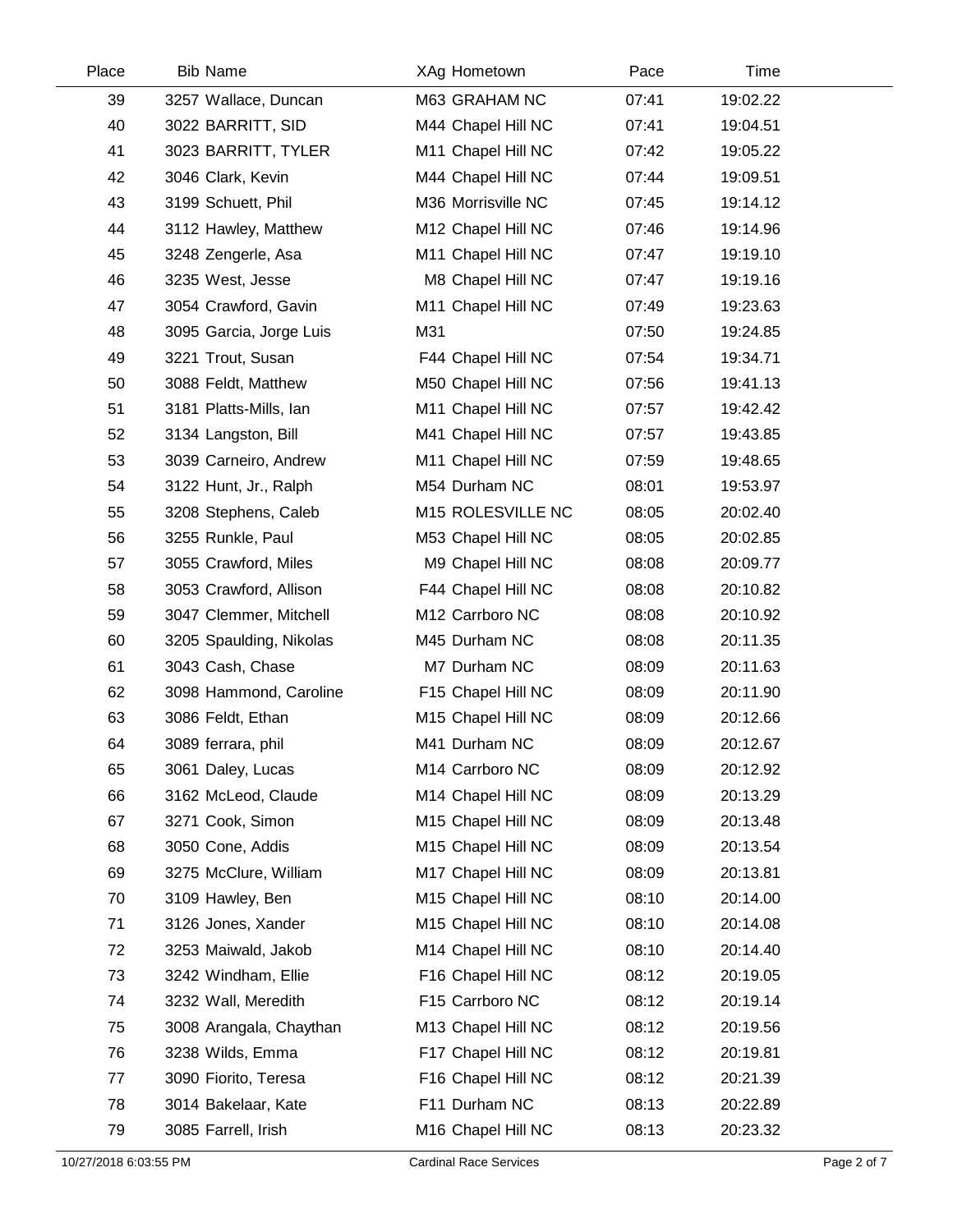| Place | <b>Bib Name</b>              | XAg Hometown       | Pace  | Time     |  |
|-------|------------------------------|--------------------|-------|----------|--|
| 80    | 3058 Crumpler, Kyla          | F13 Durham NC      | 08:15 | 20:27.41 |  |
| 81    | 3267 Tarter, Isaac           | M9 Chapel Hill NC  | 08:17 | 20:33.76 |  |
| 82    | 3110 Hawley, Charlotte       | F9 Chapel Hill NC  | 08:18 | 20:36.14 |  |
| 83    | 3215 Summerlin-Long, Chenoah | F14 Chapel Hill NC | 08:20 | 20:39.16 |  |
| 84    | 3136 Lauen, Tessa            | F15 Chapel Hill NC | 08:20 | 20:39.54 |  |
| 85    | 3111 Hawley, Dawna           | F48 Chapel Hill NC | 08:20 | 20:40.27 |  |
| 86    | 3156 Markham, Brennan        | M10 Durham NC      | 08:20 | 20:41.01 |  |
| 87    | 3142 Lee, James              | M8 Chapel Hill NC  | 08:23 | 20:47.43 |  |
| 88    | 3116 Hill, Dan               | M41 Chapel Hill NC | 08:24 | 20:48.98 |  |
| 89    | 3155 Marino, Rebecca         | F30 Carrboro NC    | 08:24 | 20:50.73 |  |
| 90    | 3029 Brooks, DeAnne          | F40 Greensboro NC  | 08:26 | 20:55.98 |  |
| 91    | 3225 Vandegrift, Camilla     | F11 Chapel Hill NC | 08:27 | 20:57.51 |  |
| 92    | 3201 Shank, James            | M58 Chapel Hill NC | 08:28 | 21:00.68 |  |
| 93    | 3247 Yassky, Evan            | M52 Chapel Hill NC | 08:29 | 21:01.66 |  |
| 94    | 3190 Rasmussen, Silas        | M11 Chapel Hill NC | 08:31 | 21:07.73 |  |
| 95    | 3230 Vaughn, Nick            | M40 Chapel Hill NC | 08:32 | 21:09.42 |  |
| 96    | 3092 Fowler, Natalie         | F48 Chapel Hill NC | 08:32 | 21:10.43 |  |
| 97    | 3228 Vaughn, Hank            | M10 Chapel Hill NC | 08:36 | 21:19.21 |  |
| 98    | 3108 Hassel, Osborne         | M11 Chapel Hill NC | 08:36 | 21:19.44 |  |
| 99    | 3203 Silveyra, Patricia      | F37 Durham NC      | 08:38 | 21:23.66 |  |
| 100   | 3065 Davidsson, Atli         | M16 Chapel Hill NC | 08:38 | 21:24.65 |  |
| 101   | 3130 Kornylak, Vera          | F43 Chapel Hill NC | 08:40 | 21:30.40 |  |
| 102   | 3015 Baker, lan              | M12 Chapel Hill NC | 08:46 | 21:43.83 |  |
| 103   | 3250 Zengerle, Jason         | M45 Chapel Hill NC | 08:46 | 21:45.46 |  |
| 104   | 3256 Wallace, Tina           | F50 GRAHAM NC      | 09:00 | 22:20.00 |  |
| 105   | 3051 Cone, Javier            | M12 Chapel Hill NC | 09:00 | 22:20.06 |  |
| 106   | 3037 Caress, Lula            | F12 Chapel Hill NC | 09:00 | 22:20.25 |  |
| 107   | 3119 Honeycutt, Raine        | F10 Chapel Hill NC | 09:04 | 22:30.25 |  |
| 108   | 3120 Honeycutt, Travis       | M47 Chapel Hill NC | 09:05 | 22:30.77 |  |
| 109   | 3034 Bulaklak, Karen         | F28 Chapel Hill NC | 09:06 | 22:33.44 |  |
| 110   | 3166 Motley, Maxine          | F14 Carrboro NC    | 09:08 | 22:39.83 |  |
| 111   | 3259 Troester, Melissa       | F46 Carrboro NC    | 09:10 | 22:43.15 |  |
| 112   | 3260 Pirone, Luca            | F11 Carrboro NC    | 09:10 | 22:44.32 |  |
| 113   | 3167 Mullis, Randy           | M58 Carrboro NC    | 09:13 | 22:52.46 |  |
| 114   | 3219 Thorpe, Nicholas        | M9 Chapel Hill NC  | 09:17 | 23:00.72 |  |
| 115   | 3010 Arangala, Sanjay        | M52 Chapel Hill NC | 09:18 | 23:04.09 |  |
| 116   | 3099 Hammond, Phil           | M51 Chapel Hill NC | 09:22 | 23:14.44 |  |
| 117   | 3140 Lee, Caroline           | F10 Chapel Hill NC | 09:24 | 23:19.65 |  |
| 118   | 3241 Windham, Caroline       | F11 Chapel Hill NC | 09:24 | 23:19.95 |  |
| 119   | 3018 Barnard, Bradley        | M6 Durham NC       | 09:30 | 23:33.22 |  |
| 120   | 3009 Arangala, Crista        | F47 Chapel Hill NC | 09:30 | 23:33.96 |  |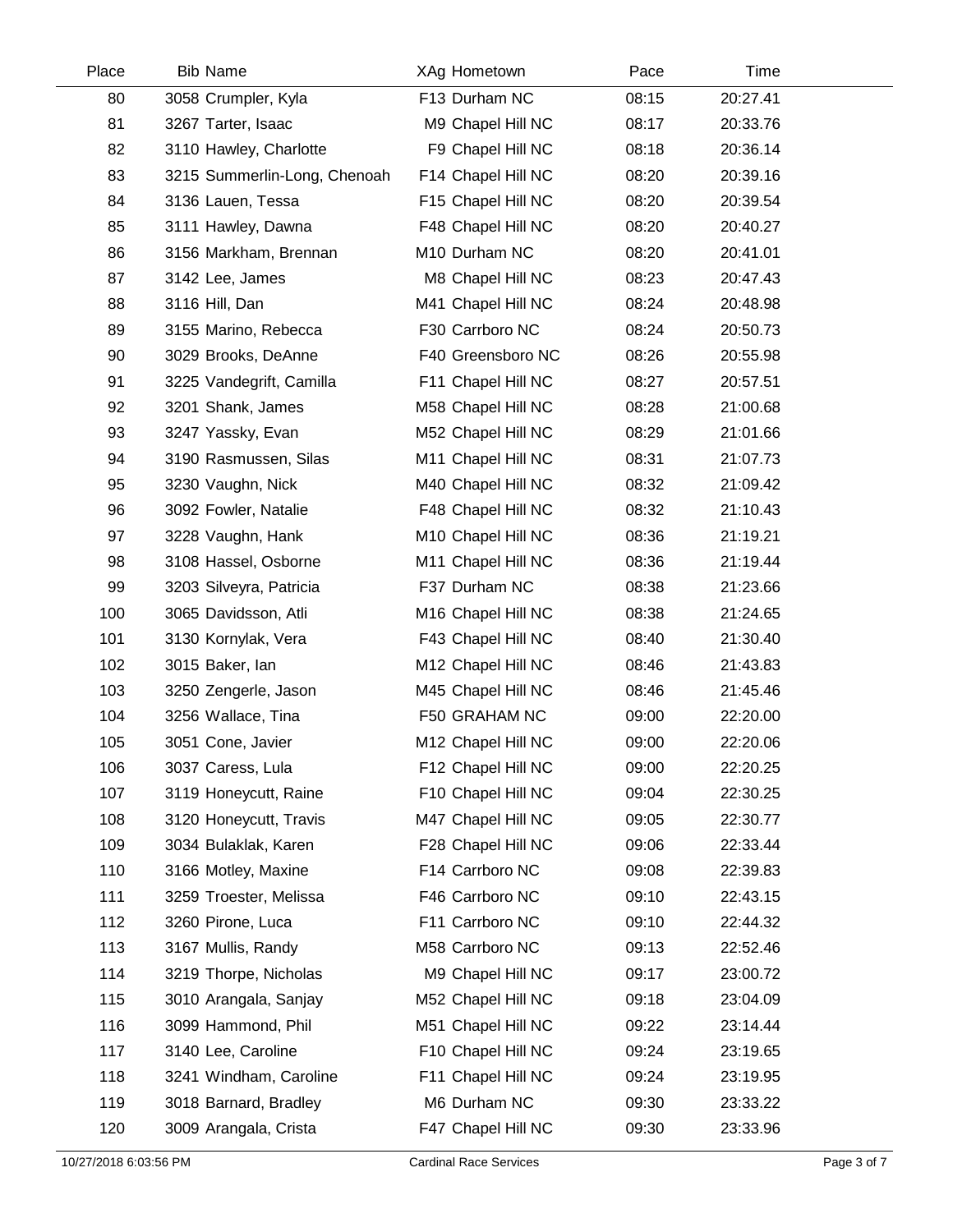| Place | <b>Bib Name</b>           | XAg Hometown            | Pace  | Time     |  |
|-------|---------------------------|-------------------------|-------|----------|--|
| 121   | 3066 Davidsson, Steini    | M20 Chapel Hill NC      | 09:34 | 23:44.61 |  |
| 122   | 3249 Zengerle, Georgia    | F8 Chapel Hill NC       | 09:35 | 23:45.85 |  |
| 123   | 3183 Platts-Mills, Leah   | F8 Chapel Hill NC       | 09:35 | 23:45.91 |  |
| 124   | 3087 Feldt, Logan         | F13 Chapel Hill NC      | 09:35 | 23:46.52 |  |
| 125   | 3075 Dixon, Riley         | F24 Carrboro NC         | 09:36 | 23:47.29 |  |
| 126   | 3229 Vaughn, Katie        | F40 Chapel Hill NC      | 09:36 | 23:48.32 |  |
| 127   | 3226 Vaughn, Ellie        | F10 Chapel Hill NC      | 09:38 | 23:54.42 |  |
| 128   | 3213 Stewart, Joshua      | M13 Durham NC           | 09:39 | 23:56.61 |  |
| 129   | 3132 Ladson, Donovan      | M <sub>12</sub> Cary NC | 09:40 | 23:57.17 |  |
| 130   | 3163 Mesibov, Eleanor     | F8 Chapel Hill NC       | 09:40 | 23:57.70 |  |
| 131   | 3083 Farell, Clare        | F43                     | 09:40 | 23:58.98 |  |
| 132   | 3211 Stewart, Bobby       | M51 Durham NC           | 09:42 | 24:03.76 |  |
| 133   | 3038 Carneiro, Amelie     | F8 Chapel Hill NC       | 09:43 | 24:05.99 |  |
| 134   | 3218 Thorpe, Carolyn      | F40 Pittsburgh PA       | 09:47 | 24:16.16 |  |
| 135   | 3182 Platts-mills, Laurel | F6 Chapel Hill NC       | 09:51 | 24:25.46 |  |
| 136   | 3123 Isenstein, Arin      | F40 Chapel Hill NC      | 09:51 | 24:26.47 |  |
| 137   | 3276 Rouzky, Rad          | M44 Morrisville NC      | 09:52 | 24:29.11 |  |
| 138   | 3177 Nelson, Virginia     | F8 Chapel Hill NC       | 09:53 | 24:30.36 |  |
| 139   | 3080 Esther, Mary Jane    | F9 Chapel Hill NC       | 09:54 | 24:32.33 |  |
| 140   | 3176 Nelson, Sarah Beth   | F34 Chapel Hill NC      | 09:54 | 24:32.84 |  |
| 141   | 3254 Moseley, Emily       | F45 Chapel Hill NC      | 09:56 | 24:37.01 |  |
| 142   | 3160 McDonald, Megan      | F31 Durham NC           | 09:56 | 24:37.80 |  |
| 143   | 3270 Crow, Caroline       | F25 Yanceyville NC      | 09:59 | 24:46.16 |  |
| 144   | 3141 lee, dennis          | m31 Chapel Hill NC      | 10:00 | 24:47.46 |  |
| 145   | 3073 Dempsey, Jillian     | F35 Chapel Hill NC      | 10:01 | 24:49.74 |  |
| 146   | 3149 Li, Bo               | F35 Chapel Hill NC      | 10:01 | 24:50.91 |  |
| 147   | 3032 Bublitz, Cameron     | F9 Chapel Hill NC       | 10:01 | 24:51.43 |  |
| 148   | 3129 Kornylak, Theo       | M8 Chapel Hill NC       | 10:03 | 24:54.44 |  |
| 149   | 3209 Stephens, Harry      | M51 ROLESVILLE NC       | 10:05 | 24:59.39 |  |
| 150   | 3251 Ziff, Anna Laura     | F31 DURHAM NC           | 10:07 | 25:04.31 |  |
| 151   | 3154 Maenner, David       | M37 Durham NC           | 10:08 | 25:08.13 |  |
| 152   | 3159 McDOnald, Makayla    | F14 Durham NC           | 10:08 | 25:08.30 |  |
| 153   | 3168 Murdoch, Stephen     | M32 Carrboro NC         | 10:12 | 25:17.36 |  |
| 154   | 3042 Carter, James        | M40 Durham NC           | 10:18 | 25:31.58 |  |
| 155   | 3172 Musso, Joseph        | M15 Chapel Hill NC      | 10:25 | 25:50.02 |  |
| 156   | 3170 Musso, Belinda       | F51 Chapel Hill NC      | 10:25 | 25:51.23 |  |
| 157   | 3173 Musso, Melanie       | F26 Chapel Hill NC      | 10:26 | 25:52.02 |  |
| 158   | 3169 Musso, Alan          | M53 Chapel Hill NC      | 10:26 | 25:52.21 |  |
| 159   | 3268 Tarter, Julian       | M7 Chapel Hill NC       | 10:30 | 26:01.70 |  |
| 160   | 3180 Peterson, Rob        | M47 Chapel Hill NC      | 10:30 | 26:03.57 |  |
| 161   | 3265 Peterson, Natalie    | F42 Chapel Hill NC      | 10:32 | 26:07.24 |  |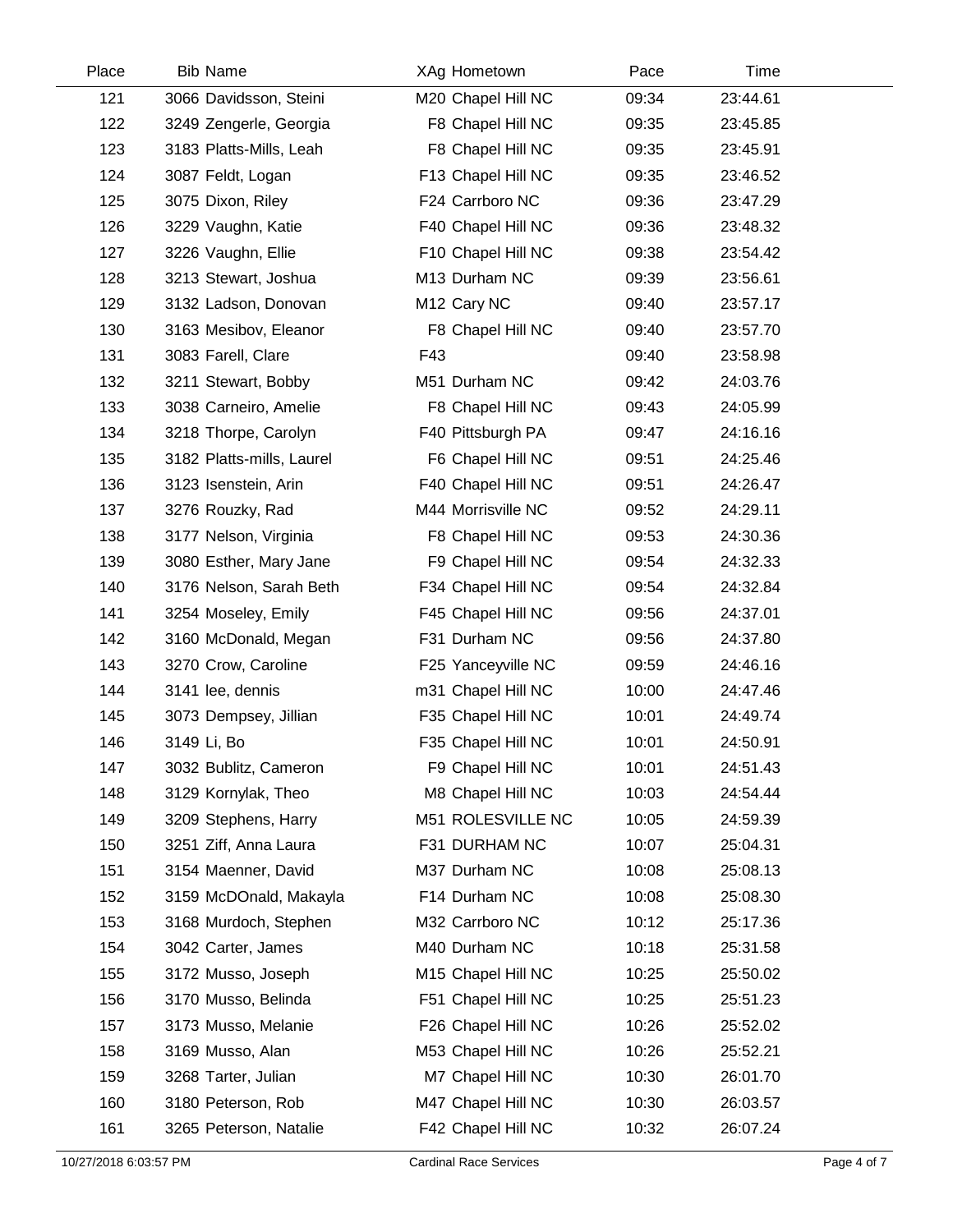| Place | <b>Bib Name</b>              | XAg Hometown       | Pace  | Time     |  |
|-------|------------------------------|--------------------|-------|----------|--|
| 162   | 3186 Queen, Kelly            | F51 Apex NC        | 10:32 | 26:08.15 |  |
| 163   | 3192 Robbins, Madigan        | F6 Chapel Hill NC  | 10:37 | 26:19.36 |  |
| 164   | 3191 Robbins, Jeffrey        | M35 Chapel Hill NC | 10:37 | 26:20.18 |  |
| 165   | 3012 Arrington, Samone       | F10 Durham NC      | 10:41 | 26:29.66 |  |
| 166   | 3174 Nelson, Horatio         | M6 Chapel Hill NC  | 10:41 | 26:30.48 |  |
| 167   | 3125 Jones, Dexter           | M10 Chapel Hill NC | 10:44 | 26:36.48 |  |
| 168   | 3165 Morton, Devin           | M15 Chapel Hill NC | 10:44 | 26:36.72 |  |
| 169   | 3121 Hooks, Elizabeth        | F44 Chapel Hill NC | 10:44 | 26:38.04 |  |
| 170   | 3044 Causley, Robert         | M6 Chapel Hill NC  | 10:45 | 26:39.21 |  |
| 171   | 3107 Hassel, Mizell          | F10 Chapel Hill NC | 10:45 | 26:39.25 |  |
| 172   | 3106 Hassel, Bryan           | M52 Chapel Hill NC | 10:45 | 26:39.86 |  |
| 173   | 3200 Schultz, Pamela         | F48 Chapel Hill NC | 10:46 | 26:41.40 |  |
| 174   | 3041 Carneiro, Liane         | F40 Chapel Hill NC | 10:46 | 26:41.63 |  |
| 175   | 3040 Carneiro, Brennen       | M6 Chapel Hill NC  | 10:46 | 26:42.59 |  |
| 176   | 3143 Lee, Richard            | M40 Chapel Hill NC | 10:48 | 26:47.17 |  |
| 177   | 3175 Nelson, John            | M38 Chapel Hill NC | 10:50 | 26:51.47 |  |
| 178   | 3194 Rouse, Alani            | F18 Durham NC      | 10:53 | 26:58.43 |  |
| 179   | 3011 Arrington, Samantha     | F42 Durham NC      | 11:04 | 27:27.90 |  |
| 180   | 3100 Hanemann, Gertrude      | F6 Chapel Hill NC  | 11:10 | 27:42.06 |  |
| 181   | 3101 Hanemann, Spence        | M41 Chapel Hill NC | 11:10 | 27:42.72 |  |
| 182   | 3082 Farel, Lily             | F38 Chapel Hill NC | 11:11 | 27:44.29 |  |
| 183   | 3217 Terrell, wayne          | M64 Durham NC      | 11:14 | 27:50.88 |  |
| 184   | 3096 Gilbert, Susie          | F56 DURHAM NC      | 11:15 | 27:53.76 |  |
| 185   | 3117 Honeycutt, Andrea       | F44 Chapel Hill NC | 11:21 | 28:09.82 |  |
| 186   | 3118 Honeycutt, Carter       | M6 Chapel Hill NC  | 11:22 | 28:11.43 |  |
| 187   | 3094 Gannon, Brendan         | M47 DURHAM NC      | 11:23 | 28:12.92 |  |
| 188   | 3104 Harris, Susan           | F43 Pittsboro NC   | 11:23 | 28:14.59 |  |
| 189   | 3017 Bardone-Cone, Anna      | F49 Chapel Hill NC | 11:23 | 28:14.86 |  |
| 190   | 3052 Cone, Matt              | M47 Chapel Hill NC | 11:24 | 28:16.05 |  |
| 191   | 3222 Tu, Thao Nghi           | F30 Chapel Hill NC | 11:32 | 28:36.98 |  |
| 192   | 3243 Windham, Laura          | F47 Chapel Hill NC | 11:35 | 28:44.16 |  |
| 193   | 3081 Eyes, Katie             | F43 Chapel Hill NC | 11:54 | 29:30.71 |  |
| 194   | 3258 McLandsborough, Quintin | M10 Sanford NC     | 12:04 | 29:55.17 |  |
| 195   | 3161 McLandsborough, Aimee   | F43 Sanford NC     | 12:06 | 30:00.15 |  |
| 196   | 3063 Dallesandro, Griffin    | M7 Pittsboro NC    | 12:08 | 30:04.30 |  |
| 197   | 3064 Dallesandro, James      | M49 Pittsboro NC   | 12:08 | 30:04.69 |  |
| 198   | 3062 Dallesandro, Cheyenne   | F45 Pittsboro NC   | 12:08 | 30:05.17 |  |
| 199   | 3263 Adkar, Shaunak          | M30 Durham NC      | 12:09 | 30:06.96 |  |
| 200   | 3097 Griffin, Ashley         | F27 Chapel Hill NC | 12:10 | 30:09.81 |  |
| 201   | 3069 Davis, Ella             | F9 Raleigh NC      | 12:14 | 30:19.89 |  |
| 202   | 3071 Davis, Jon              | m37 Raleigh NC     | 12:14 | 30:21.51 |  |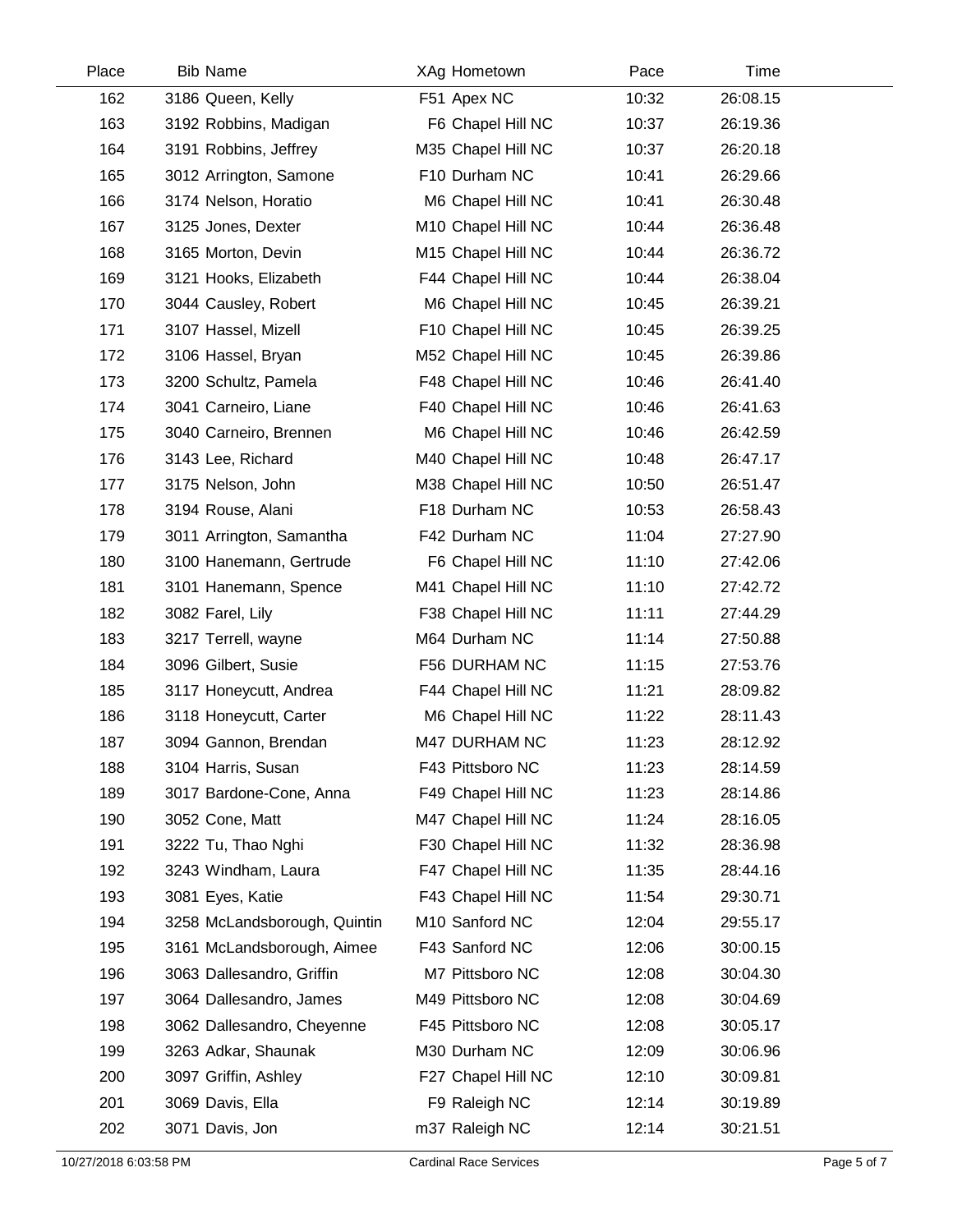| Place | <b>Bib Name</b>             | XAg Hometown       | Pace  | Time     |  |
|-------|-----------------------------|--------------------|-------|----------|--|
| 203   | 3070 Davis, Jack            | M4 Raleigh NC      | 12:15 | 30:21.60 |  |
| 204   | 3113 Hess, Amie             | F46 Chapel Hill NC | 12:21 | 30:37.05 |  |
| 205   | 3033 Buhler, Kathryn        | F23 Chapel Hill NC | 12:38 | 31:20.74 |  |
| 206   | 3146 Levine, Dan            | M41 Chapel Hill NC | 12:40 | 31:25.61 |  |
| 207   | 3147 Levine, Ellie          | F8 Chapel Hill NC  | 12:41 | 31:26.70 |  |
| 208   | 3144 Levine, Alice          | F11 Chapel Hill NC | 12:41 | 31:27.98 |  |
| 209   | 3145 Levine, Amy            | F41 Chapel Hill NC | 12:41 | 31:28.36 |  |
| 210   | 3059 Cryer, Tremayne        | M43 Carrboro NC    | 13:04 | 32:23.18 |  |
| 211   | 3187 Quibodeaux, Lauren     | F27 Raleigh NC     | 13:05 | 32:26.39 |  |
| 212   | 3124 Jenkins, Alyssa        | F32 Raleigh NC     | 13:05 | 32:27.54 |  |
| 213   | 3196 Rouzky, Myriam         | F43 Morrisville NC | 13:45 | 34:05.10 |  |
| 214   | 3027 Boigner, Kaitlyn       | F24 Chapel Hill NC | 14:00 | 34:44.21 |  |
| 215   | 3240 Wilson, Matt           | M24 Chapel Hill NC | 14:00 | 34:44.26 |  |
| 216   | 3237 Wiener, Maggie         | F24 Raleigh NC     | 14:01 | 34:44.78 |  |
| 217   | 3067 Davis, Addy            | F6 Raleigh NC      | 14:02 | 34:48.83 |  |
| 218   | 3072 Davis, Valerie         | F39 Raleigh NC     | 14:04 | 34:52.79 |  |
| 219   | 3210 Stephens, Sonya        | F49 ROLESVILLE NC  | 14:10 | 35:06.93 |  |
| 220   | 3231 Wadford, Lynn          | F40 Carrboro NC    | 14:17 | 35:25.61 |  |
| 221   | 3197 Salazar Wadford, Yumi  | F12 Carrboro NC    | 14:17 | 35:25.67 |  |
| 222   | 3133 Ladson, Rashad         | M35 Cary NC        | 14:20 | 35:33.43 |  |
| 223   | 3239 Williams, Kyha         | F42 Durham NC      | 15:24 | 38:11.01 |  |
| 224   | 3214 Stewart, LaClaire      | F49 Durham NC      | 15:57 | 39:32.19 |  |
| 225   | 3212 Stewart, Gray          | M12 Durham NC      | 15:57 | 39:33.05 |  |
| 226   | 3148 Lewis, Christal        | F32 Durham NC      | 16:18 | 40:25.78 |  |
| 227   | 3233 Watkin, Barb           | F57 Chapel Hill NC | 16:23 | 40:37.77 |  |
| 228   | 3193 Ross, Anna             | F28 Durham NC      | 16:24 | 40:40.76 |  |
| 229   | 3273 Myers, Liberty         | F6 Chapel Hill NC  | 17:54 | 44:23.09 |  |
| 230   | 3006 Aldridge, Will         | M38 Chapel Hill NC | 17:54 | 44:24.19 |  |
| 231   | 3005 Aldridge, Martha Grace | F7 Chapel Hill NC  | 17:55 | 44:25.68 |  |
| 232   | 3269 Myers, Justin          | M41 Chapel Hill NC | 17:57 | 44:32.03 |  |
| 233   | 3272 Myers, Milli           | F69 Chapel Hill NC | 17:58 | 44:33.37 |  |
| 234   | 3274 Myers, Mitch           | M70 Chapel Hill NC | 18:23 | 45:36.38 |  |
| 235   | 3131 Kulzer, Jennifer       | F34 Chapel Hill NC | 18:30 | 45:52.63 |  |
| 236   | 3151 Linnander, Orli        | F5 Chapel Hill NC  | 18:36 | 46:07.63 |  |
| 237   | 3150 Linnander, Erika       | F39 Chapel Hill NC | 18:36 | 46:07.87 |  |
| 238   | 3031 Brooks, Jamal          | M41 Greensboro NC  | 18:56 | 46:56.82 |  |
| 239   | 3224 Tynan, Matt            | M34 Chapel Hill NC | 18:59 | 47:05.66 |  |
| 240   | 3030 Brooks, Deja           | F12 Greensboro NC  | 19:14 | 47:41.79 |  |
| 241   | 3084 Farrar, Allysia        | F16 Burlington NC  | 19:36 | 48:35.29 |  |
| 242   | 3127 Jordan, Kendall        | F15 Burlington NC  | 19:37 | 48:39.79 |  |
| 243   | 3060 Currie, Derica         | F16 BURLINGTON NC  | 19:56 | 49:24.85 |  |